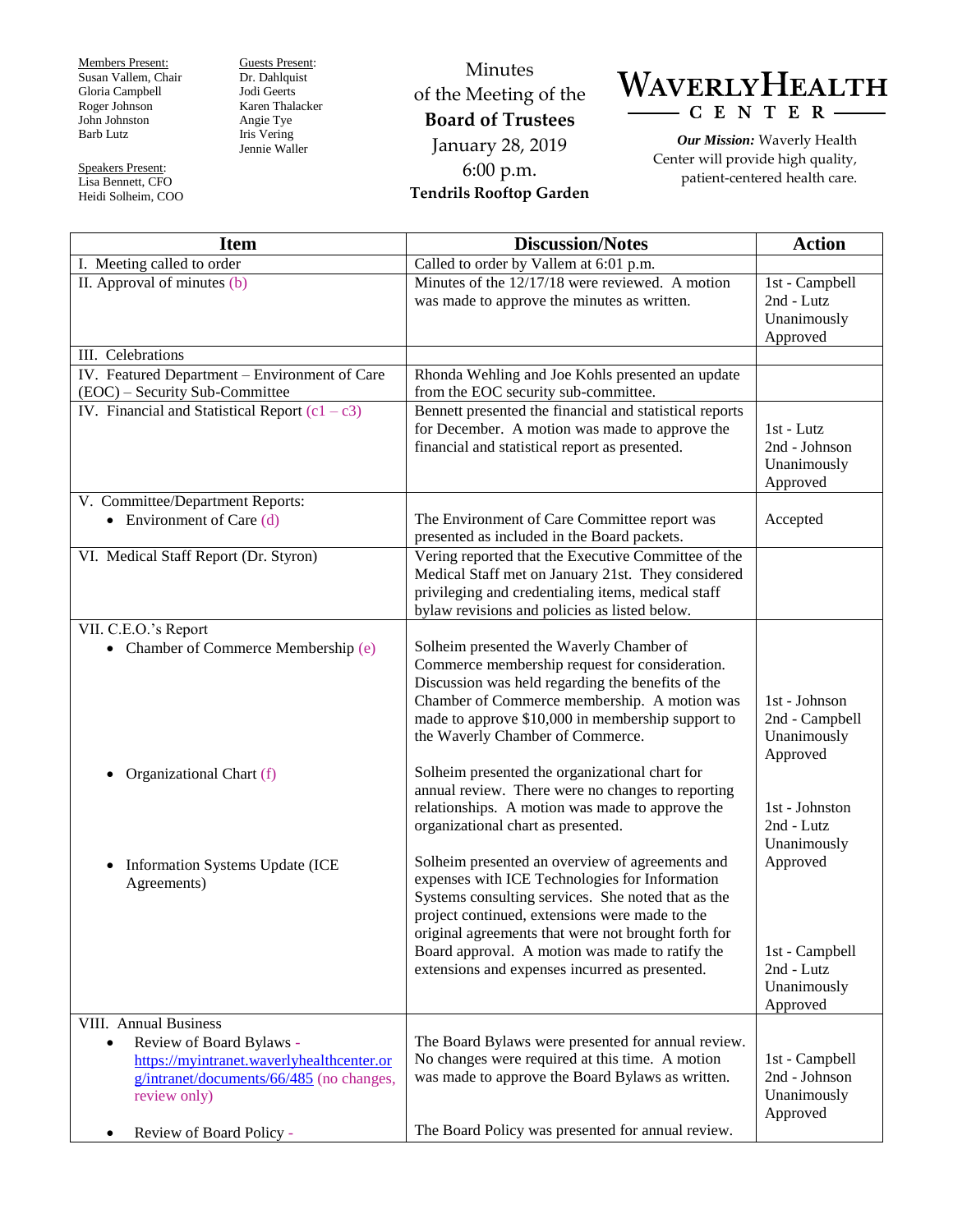| https://myintranet.waverlyhealthcenter.or<br>g/intranet/documents/376/3715 (no<br>changes, review only)                                                                                                                                                                             | No changes were required at this time. A motion<br>was made to approve the Board Policy as written.                                                                                                                                                                                                                                                                                                        | 1st - Johnston<br>2nd - Lutz<br>Unanimously<br>Approved    |
|-------------------------------------------------------------------------------------------------------------------------------------------------------------------------------------------------------------------------------------------------------------------------------------|------------------------------------------------------------------------------------------------------------------------------------------------------------------------------------------------------------------------------------------------------------------------------------------------------------------------------------------------------------------------------------------------------------|------------------------------------------------------------|
| Confidentiality Statement (g1)<br>$\bullet$                                                                                                                                                                                                                                         | Solheim presented the annual Confidentiality<br>statement. Board members reviewed and signed the<br>statement.                                                                                                                                                                                                                                                                                             |                                                            |
| Duality & Conflict of Interest $(g2)$<br>$\bullet$                                                                                                                                                                                                                                  | Solheim presented the annual Duality & Conflict of<br>Interest statement. Board members reviewed and<br>signed the statement.                                                                                                                                                                                                                                                                              |                                                            |
| Authority of Health Center Environment of<br>$\bullet$<br>Care $(g3)$                                                                                                                                                                                                               | Solheim presented the statement regarding the<br>authority of health center environment of care. A<br>motion was made to approve the statement as<br>presented.                                                                                                                                                                                                                                            | 1st - Campbell<br>2nd - Johnson<br>Unanimously<br>Approved |
| <b>Election of Officers</b><br>$\bullet$                                                                                                                                                                                                                                            | Vallem was nominated for the position of Chair of<br>the Board of Trustees and Johnson was nominated<br>for the position of Secretary of the Board of<br>Trustees. Vallem and Johnson both accepted<br>appointment to the positions as listed. A motion was<br>made to approve the appointment of Vallem to the<br>position of Chair and Johnson to the position of<br>Secretary of the Board of Trustees. | 1st - Johnston<br>2nd - Lutz<br>Unanimously<br>Approved    |
| Committee Assignments (g4)<br>$\bullet$                                                                                                                                                                                                                                             | Committee assignments were reviewed. No changes<br>were needed.                                                                                                                                                                                                                                                                                                                                            |                                                            |
| Volunteer Services Annual Report (g5)<br>$\bullet$                                                                                                                                                                                                                                  | The Volunteer Services annual report was presented<br>as included in the Board packets. The Board<br>expressed gratitude for the time and talents<br>contributed by our volunteers.                                                                                                                                                                                                                        |                                                            |
| IX. Old Business                                                                                                                                                                                                                                                                    |                                                                                                                                                                                                                                                                                                                                                                                                            |                                                            |
| X. New Business                                                                                                                                                                                                                                                                     |                                                                                                                                                                                                                                                                                                                                                                                                            |                                                            |
| • Woolverton Agreement (h)                                                                                                                                                                                                                                                          | Solheim presented a three year agreement with<br>Woolverton for newsletter production. A motion<br>was made to approve the three year agreement as<br>presented.                                                                                                                                                                                                                                           | 1st - Campbell<br>2nd - Lutz<br>Unanimously<br>Approved    |
| MCG Health, LLC License Agreement (i)<br>$\bullet$                                                                                                                                                                                                                                  | Geerts presented a five year master license<br>agreement with MCG Health, LLC. A motion was<br>made to approve the five year agreement as<br>presented.                                                                                                                                                                                                                                                    | 1st - Johnston<br>2nd - Johnson<br>Unanimously<br>Approved |
| Privilege Requests:<br>$\bullet$<br>Shawn Janssen, PA-C - Courtesy,<br>Plastic Surgery, Mason City Clinic<br>Stacey Lester, PA-C - Courtesy,<br>$\blacksquare$<br>Plastic Surgery, Mason City Clinic<br>Kris Loterbauer, RN - Courtesy,<br>٠<br>Registered Nurse, Mason City Clinic | Privileging items were presented as individually<br>listed at left. All files have been reviewed by the<br>Executive Committee of the Medical Staff. The<br>Executive Committee recommends approval. A<br>motion was made to approve all privileging items as<br>individually considered and recommended by the<br>Executive Committee of the Medical Staff.                                               | 1st - Campbell<br>2nd - Lutz<br>Unanimously<br>Approved    |
| Provisional Appointment to Medical Staff:<br>$\bullet$<br>Kristin White, MD - Courtesy,<br>٠<br>Radiology, RCI                                                                                                                                                                      |                                                                                                                                                                                                                                                                                                                                                                                                            |                                                            |
| Recommendations Regarding Provisional<br>$\bullet$<br>Status:                                                                                                                                                                                                                       |                                                                                                                                                                                                                                                                                                                                                                                                            |                                                            |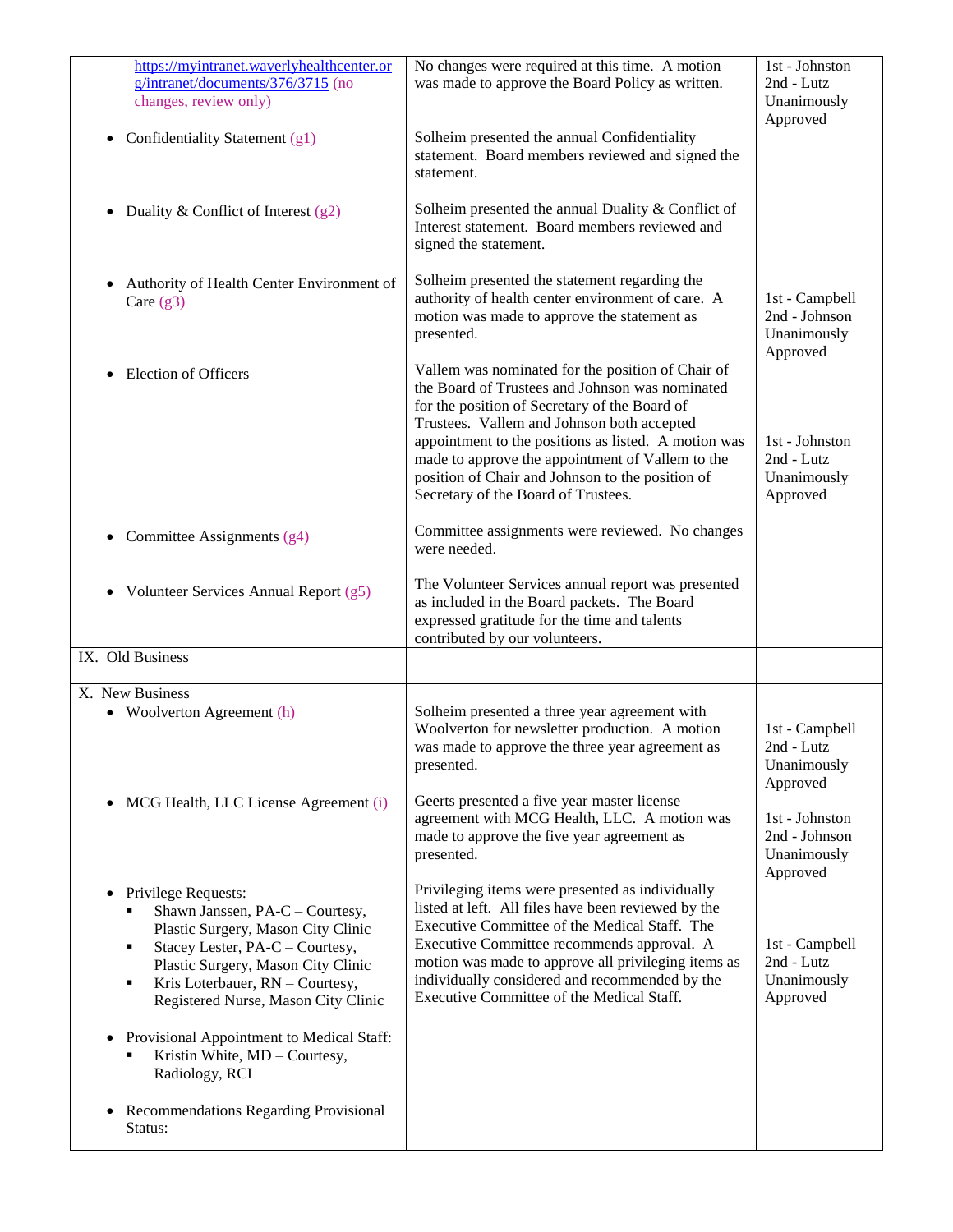| $\blacksquare$<br>M. Megan Embrescia, MD -<br>Consulting, Psychiatric & Mental<br>Health, Integrated Telehealth Partners<br>Janice Hesler, ARNP - Consulting,<br>٠<br>Psychiatric & Mental Health,<br><b>Integrated Telehealth Partners</b><br>Constance Morrison, ARNP-<br>٠<br>Consulting, Psychiatric & Mental<br>Health, Integrated Telehealth Partners<br>Sunil Parashar, MD - Consulting,<br>٠<br>Psychiatric & Mental Health,<br><b>Integrated Telehealth Partners</b><br>Ronald Sims, MD - Consulting,<br>٠<br>Neurology, Dubuque Neurology &<br>Sleep Medicine |                                                                                                                                                                                                                                                                                                |                                                                     |
|-------------------------------------------------------------------------------------------------------------------------------------------------------------------------------------------------------------------------------------------------------------------------------------------------------------------------------------------------------------------------------------------------------------------------------------------------------------------------------------------------------------------------------------------------------------------------|------------------------------------------------------------------------------------------------------------------------------------------------------------------------------------------------------------------------------------------------------------------------------------------------|---------------------------------------------------------------------|
| Resignations from Medical Staff:<br>John Alcini, MD - Consulting,<br>Radiology, RCI<br>David Smith, MD - Consulting,<br>٠<br>Radiology, RCI                                                                                                                                                                                                                                                                                                                                                                                                                             |                                                                                                                                                                                                                                                                                                |                                                                     |
| Revisions to Medical Staff Bylaws (j)                                                                                                                                                                                                                                                                                                                                                                                                                                                                                                                                   | Solheim presented a revision to the Medical Staff<br>Bylaws which clarifies on call requirements for<br>physicians. A motion was made to approve the<br>revision as presented.                                                                                                                 | 1st - Johnson<br>2nd - Johnston<br>Unanimously                      |
| New/Revised Policies:<br>Administrator on Call (k1) (new)<br>Ethics Committee $(k2)$ (revised to<br>٠<br>include Protection of Human Subject<br><b>Rights During Research)</b><br>Advance Directive (k3) (revised to<br>٠<br>include hospitals and clinics)                                                                                                                                                                                                                                                                                                             | The new and revised policies listed at left were<br>presented for review as included in the Board<br>packets. The policies have been reviewed by the<br>Executive Committee of the Medical Staff and are<br>recommended for approval. A motion was made to<br>approve the policies as written. | Approved<br>1st - Lutz<br>2nd - Campbell<br>Unanimously<br>Approved |
| Finance Committee (11)                                                                                                                                                                                                                                                                                                                                                                                                                                                                                                                                                  | Bennett reported that the Finance Committee met on<br>$1/25/19$ , minutes from the meeting were included in<br>the Board packets.                                                                                                                                                              |                                                                     |
| <b>Capital Requests</b>                                                                                                                                                                                                                                                                                                                                                                                                                                                                                                                                                 | There were no capital requests.                                                                                                                                                                                                                                                                |                                                                     |
| Capital Report (12)<br>Cash Transfer Report (13)                                                                                                                                                                                                                                                                                                                                                                                                                                                                                                                        | Bennett presented the capital report and cash transfer<br>report as included in the Board packets.                                                                                                                                                                                             |                                                                     |
| <b>Financial Assistance Requests</b>                                                                                                                                                                                                                                                                                                                                                                                                                                                                                                                                    | Bennett presented an application for financial<br>assistance:<br>Application is for an individual with a<br>٠<br>balance of \$37,156.03. The applicant<br>qualifies for an 80% (\$29,724.82) write-off<br>under our Financial Assistance Policy.                                               |                                                                     |
| <b>Executive Committee</b>                                                                                                                                                                                                                                                                                                                                                                                                                                                                                                                                              | A motion was made to approve the application as<br>presented.<br>The minutes of the 12/21/18 Executive Committee                                                                                                                                                                               | 1st - Lutz<br>2nd - Johnson<br>Unanimously<br>Approved              |
| 12/21/18 – Capital Request Fiberoptic<br>Video Airway Intubation System (m)                                                                                                                                                                                                                                                                                                                                                                                                                                                                                             | meeting were presented as included in the Board<br>packets. The Executive Committee acted to approve<br>a capital request for a fiberoptic video airway<br>intubation system at a cost not to exceed \$19,382.90.<br>The motion was ratified as presented.                                     | 1st - Johnson<br>2nd - Vallem<br>Unanimously<br>Approved            |
| Person Centered Care Report                                                                                                                                                                                                                                                                                                                                                                                                                                                                                                                                             | Solheim presented a person centered care report,                                                                                                                                                                                                                                               |                                                                     |